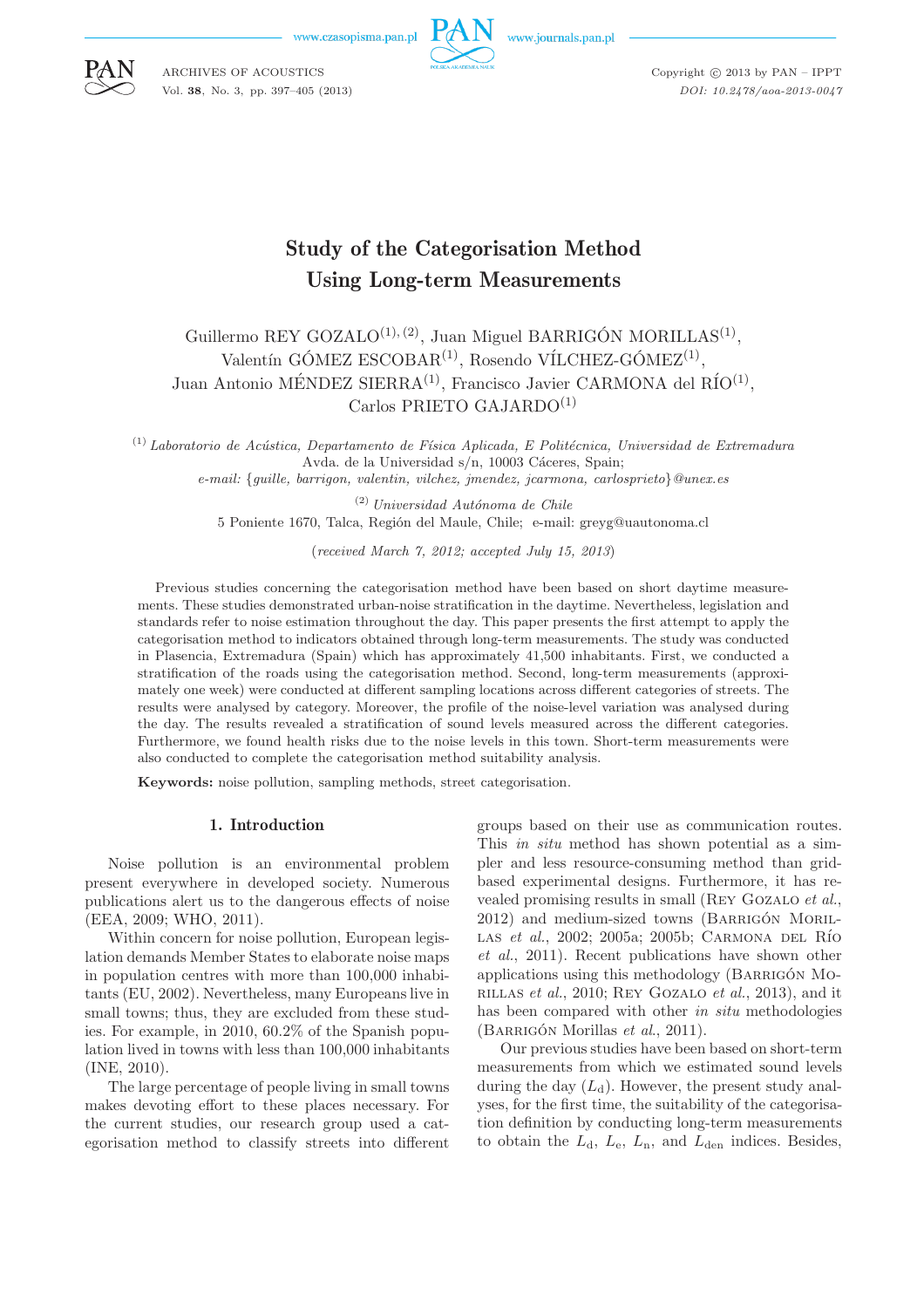|     | www.czasopisma.pan.pl $PAN$ www.journals.pan.pl |
|-----|-------------------------------------------------|
|     |                                                 |
| 398 | Archives of Acoustics Volume 38, Number 3, 2013 |

relationships among short-term and long-term results are also analysed.

The main objective of this work was to study the performance of the categorisation method and the behaviour of city sound levels using long-term measurements (for approximately one week).

Besides, as a secondary objective, we analyse the acoustical situation of a small city in relation with international reference values.

# 2. Methods

## *2.1. Plasencia*

Plasencia has a population of 41,500 inhabitants and is located in the north of the Extremadura region in south-western Spain. Despite its number of inhabitants, Plasencia is the second most populated town in the province and the fourth most populous in the region. The city's economy is based primarily on the trade and services sector which represents 68.3% of the employed population. It also contributes to the construction and industry sectors (19.3% and 8.7% of the employed population, respectively). The industry sector specialises in agricultural products. For over eight centuries, this village remained locked in a walled area and contact with the outside was conducted through doors and wall shutters. During the nineteenth century, the city grew outside the wall, primarily beside the Jerte River. As a consequence of this history (i.e. excessively narrow and elongated streets), there are problems with modern urban mobility.

## *2.2. Categorisation method*

The categorisation method is based on the widely accepted assumption that road traffic is the primary source of noise in most streets. The category definitions used in the present study are the same as in a previous work (Barrigón Morillas *et al.*, 2005a). A summary of the steps needed to apply this method can also be found in this publication.

## *2.3. Street categorisation*

The town categorisation consisted in classifying each street into one of six categories. This step required approximately one week: one to two days of study using a map and the assistance of one of the town's residents, and four to five days of *in situ* study.

The final categorisation of Plasencia is shown in Fig. 1. Only streets with housing were considered. All streets other than pedestrian, restricted-access, and so on not included in Categories 1 to 4 were included in Category 5.

## *2.4. Sampling point selection*

Two types of measurements were conducted for the present study: short-term measurements and longterm measurements.

For the short-term measurements, once every street of the city had been assigned to one of five categories, ten sampling points were randomly selected in each category. Two methods were used: one for Categories 1 to 4 streets and the other for Category 5 streets. In the



Fig. 1. Map of Plasencia including the different categories and sampling points with both shortand long-term measurements.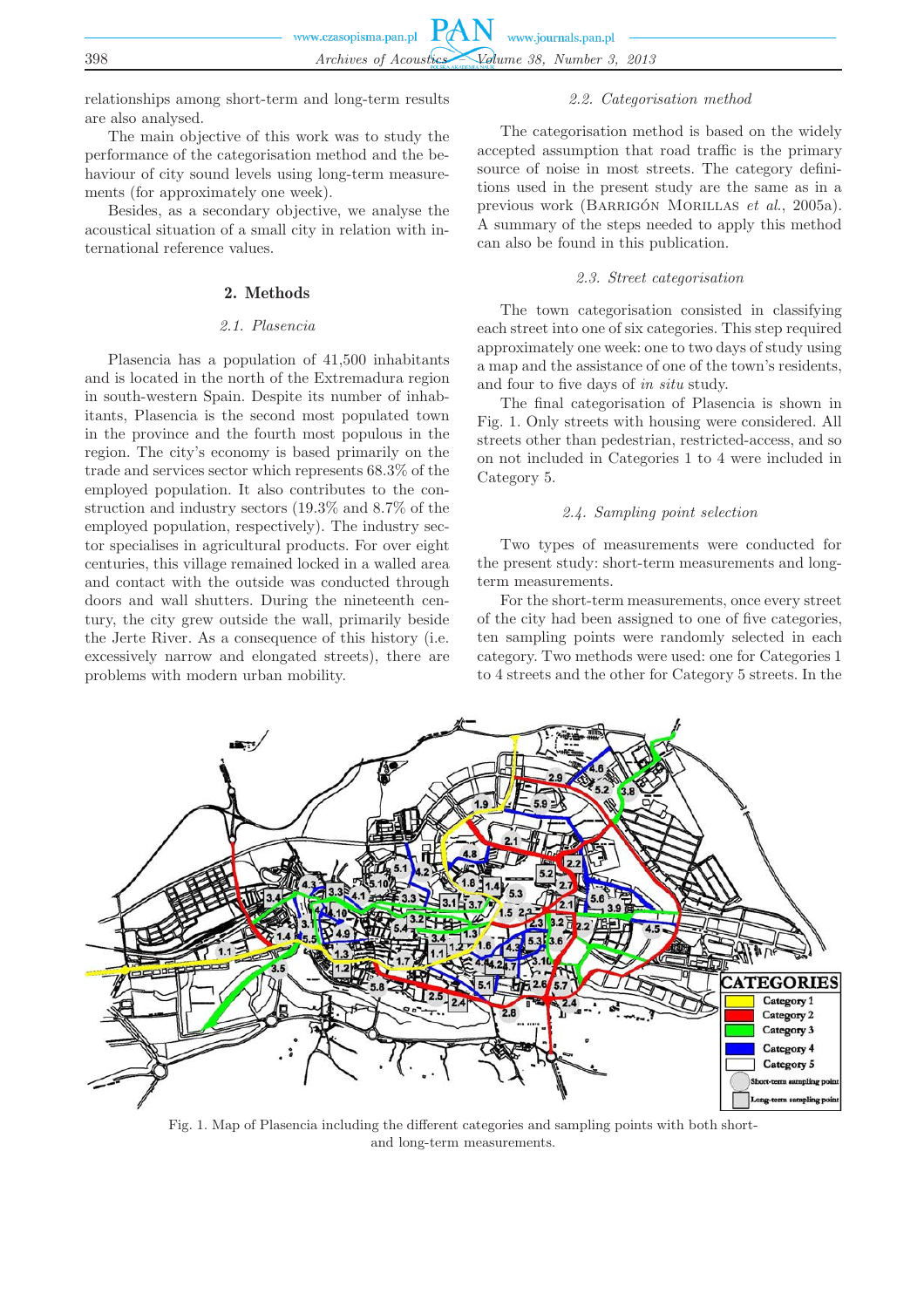former method, the total length of streets that belonged to each category was calculated and denoted by  $L_i$ , the length of category  $i$   $(i = 1, ..., 4)$ . Ten sampling points were located randomly between 0 and  $L_i$ . The only restriction was that equivalent points (i.e., those located on the same street section with no intersection between them) were avoided; thus, only 9 sampling points for Categories 1 and 2 were chosen because it was impossible to select more non-equivalent points. Another random strategy was used in the latter method due to the large number of streets involved in Category 5  $(n_5)$ . Each street was taken as a single potential sampling point  $(p_i, i = 1, ..., n_5)$  and ten sampling point selected randomly between 1 and  $n_5$ and located in the middle of the segment that corresponded to the entire street. Locations of the 48 shortterm measurement points are shown in Fig. 1 and are superimposed on the street categorisation.

For the long-term measurements, several nonequivalent points were selected for each of the categories to locate the maximum number of sampling points. Special care was taken when selecting these points to assure the security of the monitoring equipment with respect to adverse weather conditions and vandalism. The locations of the 18 long-term measurement locations are presented in Fig. 1.

Importantly, the categories do not have a standard size. Thus, to obtain average values for the entire city, each category was weighted by length. Table 1 shows the number of points measured in each category as well as the length percentage and the proportion of the population that lives in each category.

Table 1. The number of sampling points measured for each category. The percentage of each category's street length is determined with respect to the total street length of Plasencia and in proportion to the population that lives in each category.

| Category                             |     | 2   | 3              |      | 5    |
|--------------------------------------|-----|-----|----------------|------|------|
| Number of long-term<br>measurements  | 4   | 4   | $\overline{4}$ | 3    | 3    |
| Number of short-term<br>measurements | 9   | 9   | 10             | 10   | 10   |
| $%$ Length                           | 5.2 | 8.0 | 5.9            | 10.6 | 70.3 |
| % Population                         | 2.1 | 3.5 | 4.9            | 8.7  | 80.8 |

#### *2.5. Measurement equipment and procedure*

*In-situ* noise short-term measurements were made from Monday to Friday in the daytime. Daytime was defined by the European Directive 20002/49/EC (COM, 2002) as from 7:00 a.m. to 7:00 p.m. This period was divided into four 3-hour periods and one noise measurement of 15 minutes of duration was carried out in each period to obtain a set of four independent measurements for each sampling point. Using this method,

only one measurement was performed at each location per day and never during the same time interval.

All measurements were conducted following the ISO 1996-2 guidelines (ISO 1996-2, 2007) using 2260 and  $2238$  Brüel & Kjær Type-1 sound level meters equipped with a tripod and a windshield. For the longterm measurements, a 2-metre extension pole separated the microphone from the building facade. For the short-term measurements, the sound level meter was located at a height of 1.5 metres and one metre from the curb. Calibration was performed using a 4231 Brüel & Kjær calibrator twice a day. The measurement lasted for approximately a week for the long-term measurements.

# 3. Results and discussion

## *3.1. Preliminary analysis of long-term measurements*

In the first step, long-term measurements values were normalised to the reference height of 4 metres (EU, 2002). For these calculations, the normalisation effects of geometric divergence for open profile streets (considering streets as a source of line noise) were considered, whereas the French Standard *Guide du Bruit* corrected the data from streets with a U-shape (CE-TUR, 1980). Variation of long-term measurements values during a week are shown in Fig. 2 for four sampling points.

In the second step, due to the significant differences between the sound levels of the different categories found in previous studies for short-term measurements (BARRIGÓN MORILLAS *et al.*, 2005a), we decided to use the long-term measurements to analyse the sound level during a full week to search for similarities, tendencies, differences among categories, and so on. For instance, we analysed the difference between the temporal structure of noise levels in each category in order to check if this structure was similar in all the categories or if, as it happens with noise values, there were differences between categories. For this purpose, we used continuous partial trend models  $(TOME,$ Miranda, 2005a; 2005b). This technique allows for a multiple linear fit by fitting least-squares continuous line segments to a continuous series with a minimum mean square error. After observing the sound-pressure profile of the long-term measurements (Fig. 2) and adjusting calculations with regard to 3, 4, and 5 breakpoints, we decided to analyse each day independently using 3 breakpoints. Table 2 presents the average values of the different breakpoints and the slopes of the lines that join these points for each category.

Considering the time at which a breakpoint first occurs, we are able to observe similar behaviours for the different categories:

• Workdays: The first breakpoint occurs from 4:00– 5:00 a.m., which coincides with the start of city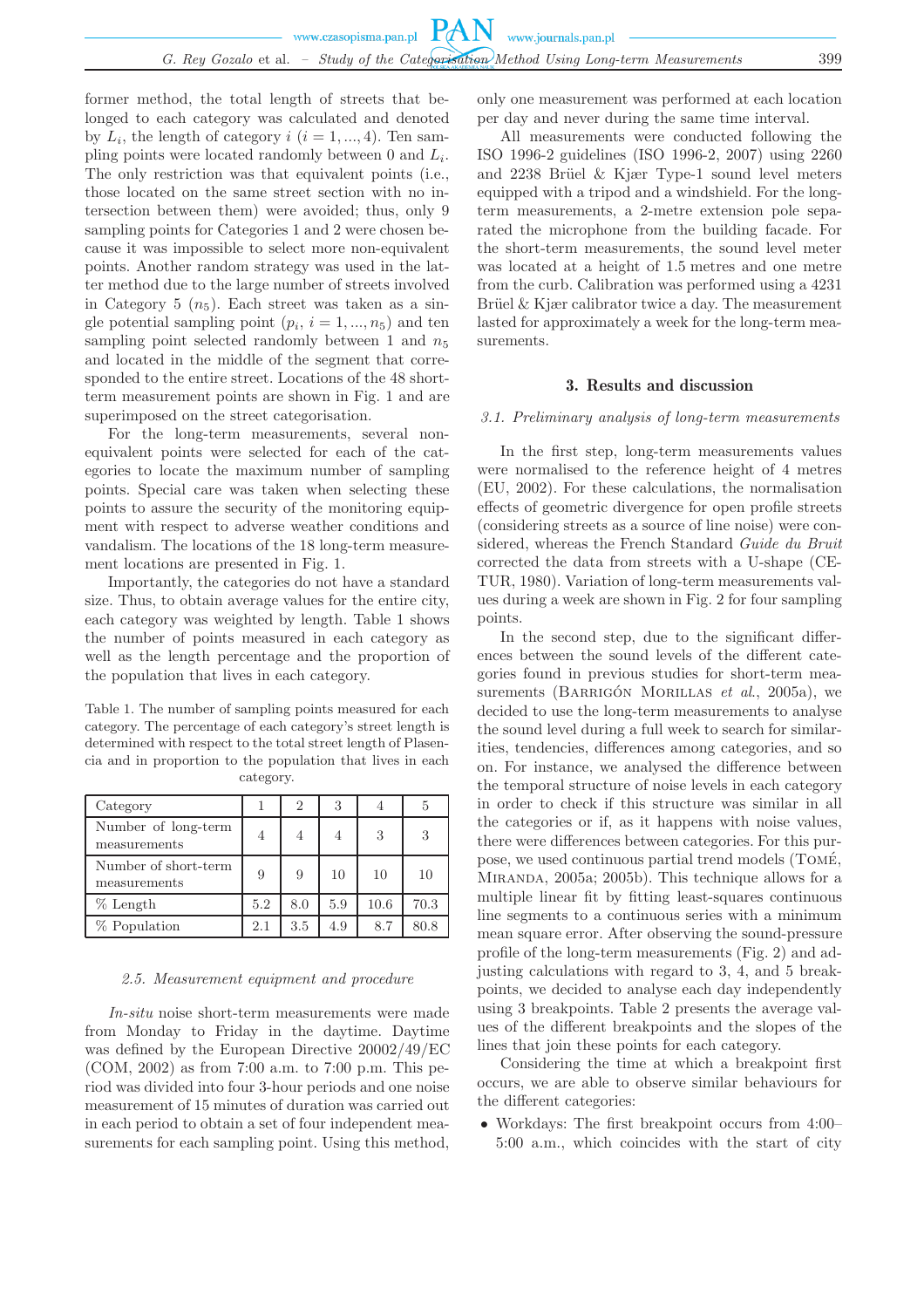









Fig. 2. The weeklong variation of  $L_{eq}$ , 15 min for some long-term sampling points: a) Point 1.01; b) Point 2.01; c) Point 4.01; and d) Point 5.01.

Table 2. Average breakpoints and slopes calculated from continuous partial trend models.

|                |          |                | Breakpoint  |                | Slope   |
|----------------|----------|----------------|-------------|----------------|---------|
| Category       | Day      | Code           | Finish hour | Code           | Value   |
|                |          | 1              | 4           | 1              | $-2.48$ |
|                | Workdays | $\overline{2}$ | 9           | 2              | 4.06    |
| $\mathbf{1}$   |          | 3              | 22          | 3              | $-0.07$ |
|                |          | 1              | 6           | 1              | $-1.84$ |
|                | Weekend  | $\overline{2}$ | 11          | $\overline{2}$ | 1.92    |
|                |          | 3              | 23          | 3              | $-0.12$ |
|                |          | $\mathbf 1$    | 5           | 1              | $-2.86$ |
|                | Workdays | $\overline{2}$ | 9           | $\overline{2}$ | 4.71    |
| $\overline{2}$ |          | 3              | 22          | 3              | $-0.16$ |
|                |          | 1              | 6           | 1              | $-2.83$ |
|                | Weekend  | $\overline{2}$ | 10          | $\overline{2}$ | 2.63    |
|                |          | 3              | 23          | 3              | 0.11    |
|                |          | 1              | 5           | 1              | $-2.76$ |
|                | Workdays | $\overline{2}$ | 9           | $\overline{2}$ | 4.95    |
| 3              |          | 3              | 22          | 3              | 0.01    |
|                |          | 1              | 5           | 1              | $-2.36$ |
|                | Weekend  | $\overline{2}$ | 11          | $\overline{2}$ | 1.68    |
|                |          | 3              | 23          | 3              | 0.05    |
|                |          | 1              | 5           | 1              | $-2.51$ |
|                | Workdays | $\overline{2}$ | 9           | $\overline{2}$ | 5.52    |
| 4              |          | 3              | 22          | 3              | $-0.06$ |
|                |          | 1              | 6           | 1              | $-2.83$ |
|                | Weekend  | $\overline{2}$ | 10          | $\overline{2}$ | 2.61    |
|                |          | 3              | 22          | 3              | 0.07    |
|                |          | 1              | 5           | 1              | $-2.47$ |
| 5              | Workdays | $\overline{2}$ | 8           | $\overline{2}$ | 6.25    |
|                |          | 3              | 22          | 3              | $-0.14$ |
|                |          | 1              | 5           | 1              | $-2.26$ |
|                | Weekend  | $\overline{2}$ | 9           | $\overline{2}$ | 3.68    |
|                |          | 3              | 23          | 3              | 0.05    |

traffic (i.e. garbage trucks, the first human movements, and so on). The second breakpoint occurs from 8:00–9:00 a.m. when noise levels begin to rise. The third breakpoint occurs at 10:00 p.m. when sound levels stabilise and begin to decrease.

• Weekend: Human activity began later; thus, the first breakpoint is approximately at 5:00–6:00 a.m. Noise levels begin to rise at 10:00–11:00 a.m. (except in Category 5 in which noise rises at 9:00 a.m.). Finally, sound levels stabilise and start to decrease at 10:00–11:00 p.m.

Therefore, there were no important differences between the studied categories; however, we observed differences between workdays and weekend with respect to the breakpoints. Specifically, the first breakpoint oc-

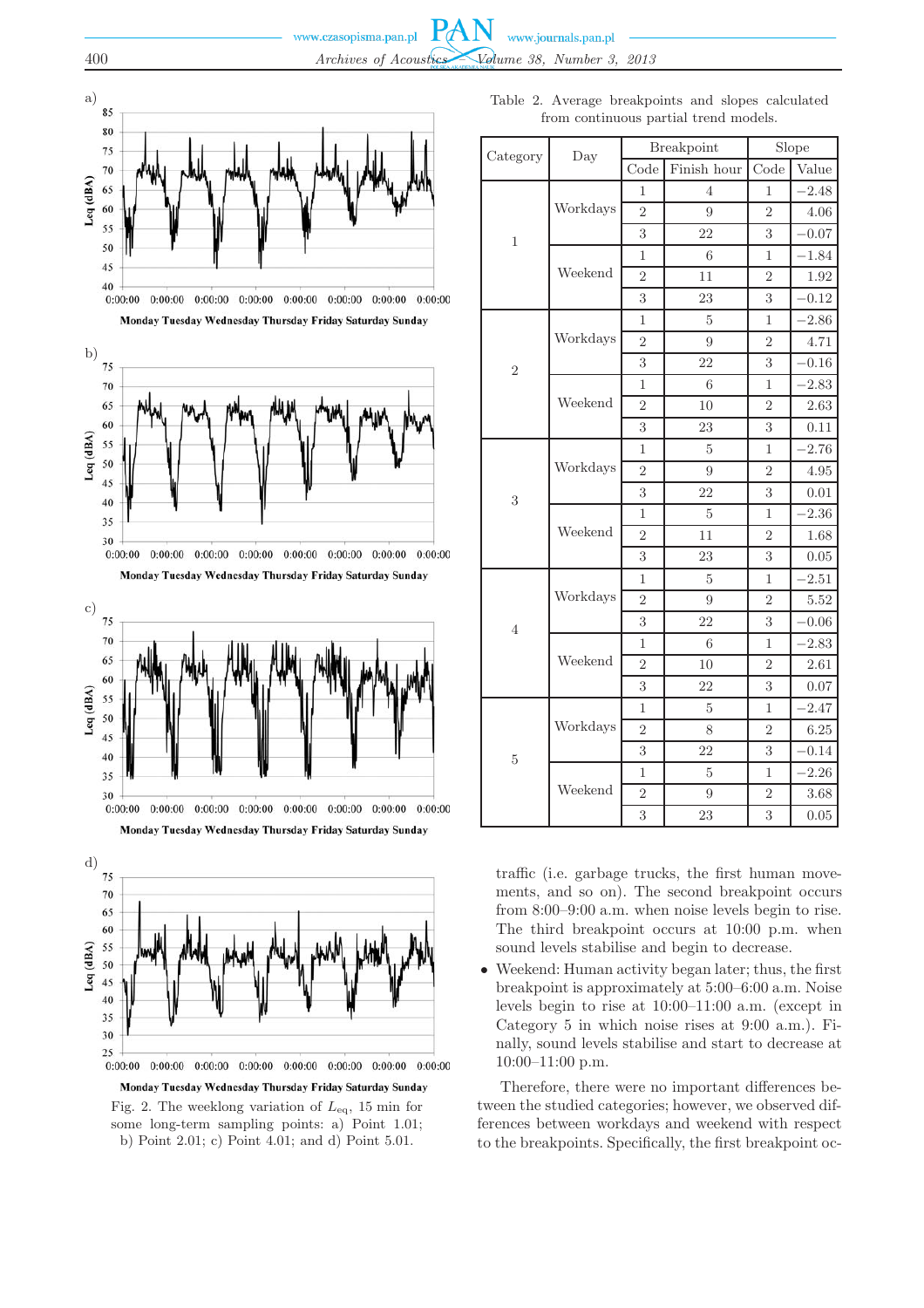curs one to two hours later than in working days than weekends.

Then, considering the slope of the lines that join the breakpoints:

- Without considering the category, the slopes of Lines 1 (a reduction in noise levels from 10:00– 11:00 p.m. to 4:00–6:00 a.m.) and 2 (an increase in noise levels from 4:00–6:00 a.m. to 8:00–11:00 a.m.) are more pronounced in workdays than weekends, whereas there was no difference with regard to the slope of Line 3. Line 3 has a slope value close to zero because the sound levels are approximately stable between 9:00 a.m. and 10:00 p.m.
- Comparing the slope means of the lines representing different categories, the slopes of Lines 1 and 3 do not differ across the different categories. Nevertheless, the slope of Line 2 increases when the category increases, especially on workdays.

Thus, the sound level variation profiles of the different categories have many similarities to each other during the day. In any case, according to our long-term measurements, the slope that corresponds to the increase of sound levels from the morning (between 4:00 and 6:00 a.m.) to the evening (between 8:00 and 10:00 p.m.) increases with the street category. This finding might indicate other differences between the categories that should be investigated in the future.

Finally, the  $L_d$ ,  $L_e$ ,  $L_n$ , and  $L_{den}$  long-term measurement indices were calculated for each category (Table 3 presents these values). Two indices were calculated for  $L_d$ :  $L_{d12}$  was calculated from 7:00 a.m. to 7:00 p.m., and  $L_{d16}$  was calculated from 7:00 a.m. to 11:00 p.m. Thus, considering the international reference values (e.g. 65 dBA, 55 dBA, or 45 dBA) and the average sonorous values for each category (Table 3), only the Category 5  $L_{d16}$  was under 55 dBA, a level that the WHO considers as a serious annoyance (WHO, 1999). This represents the 19% of the population living in this town (see Table 1).  $L_{d16}$  levels above 65 dBA (the value that the OECD suggests as the daytime exposure limit; OECD, 1986) were exceeded by Category 1 and Category 2. At night, the  $L_n$  index was under 45 dBA (a value considered by the WHO as a reference value for sleep disturbance; WHO, 1999) at only in workdays in Category 5. Finally, 11% of the population live in "black acoustic zones" ( $L_{\text{den}} > 65 \text{ dBA}$ ), 89% in "grey acoustic zones"  $(65 \text{ dBA} > L_{\text{den}} > 55 \text{ dBA})$  and 0% in "white acoustic zones" ( $L_{den}$  < 55 dBA), using the OECD criteria terminology (OECD, 1991).

Therefore, we conclude from the long-term measurement results that Plasencia, despite being a small city, has noise levels that might seriously affect the health and quality of life of a significant percentage of its population, especially at night.

Table 3. Average values of  $L_{d12}$ ,  $L_e$ ,  $L_{d16}$ ,  $L_n$ , and  $L_{den}$ indices (in dBA) for each category.

|                |               | Average                                                                                                                                                                                                                                                                                                                                                                                                                                                                                                                                                                                                                                                                                                                                                               | Average        | Average        |
|----------------|---------------|-----------------------------------------------------------------------------------------------------------------------------------------------------------------------------------------------------------------------------------------------------------------------------------------------------------------------------------------------------------------------------------------------------------------------------------------------------------------------------------------------------------------------------------------------------------------------------------------------------------------------------------------------------------------------------------------------------------------------------------------------------------------------|----------------|----------------|
| Category       | Sound         |                                                                                                                                                                                                                                                                                                                                                                                                                                                                                                                                                                                                                                                                                                                                                                       |                | value          |
|                | Index         |                                                                                                                                                                                                                                                                                                                                                                                                                                                                                                                                                                                                                                                                                                                                                                       |                | (weekly)       |
|                |               | value<br>value<br>(workdays)<br>(weekend)<br>[dBA]<br>[dBA]<br>$67.7 \pm 2.8$<br>$66.0 \pm 3.0$<br>$66.4 \pm 3.1$<br>$66.4 \pm 2.1$<br>$67.4 \pm 2.6$<br>$66.1 \pm 3.1$<br>$58.1 \pm 3.2$<br>$61.2 \pm 2.6$<br>$69.4 \pm 2.5$<br>$70.2 \pm 2.8$<br>$66.1 \pm 0.8$<br>$63.2 \pm 0.9$<br>$64.8 \pm 1.4$<br>$64.7 \pm 1.7$<br>$65.8 \pm 0.9$<br>$63.6 \pm 1.1$<br>$55.3 + 1.5$<br>$59.2 \pm 1.0$<br>$67.6 \pm 1.1$<br>$68.2 \pm 1.2$<br>$63.2 \pm 2.6$<br>$60.5 \pm 1.5$<br>$61.7 \pm 1.8$<br>$63.4 \pm 2.0$<br>$63.2 \pm 2.4$<br>$60.9 \pm 1.5$<br>$57.1 \pm 1.3$<br>$54.1 \pm 1.8$<br>$65.7 \pm 1.3$<br>$65.9 \pm 2.0$<br>$60.5 \pm 2.4$<br>$57.9 \pm 1.5$<br>$60.4 \pm 1.4$<br>$59.0 \pm 1.6$<br>$60.5 \pm 2.1$<br>$58.2 \pm 1.5$<br>$50.8 \pm 1.5$<br>$53.0 \pm 3.1$ | [dBA]          |                |
|                | $L_{d12}$     |                                                                                                                                                                                                                                                                                                                                                                                                                                                                                                                                                                                                                                                                                                                                                                       |                | $67.3 \pm 2.8$ |
| 1              | $L_{\rm e}$   |                                                                                                                                                                                                                                                                                                                                                                                                                                                                                                                                                                                                                                                                                                                                                                       |                | $66.4 \pm 2.3$ |
|                | $L_{\rm d16}$ |                                                                                                                                                                                                                                                                                                                                                                                                                                                                                                                                                                                                                                                                                                                                                                       |                | $67.1 \pm 2.7$ |
|                | $L_{\rm n}$   |                                                                                                                                                                                                                                                                                                                                                                                                                                                                                                                                                                                                                                                                                                                                                                       |                | $59.3 \pm 2.8$ |
|                | $L_{\rm den}$ |                                                                                                                                                                                                                                                                                                                                                                                                                                                                                                                                                                                                                                                                                                                                                                       |                | $69.7 \pm 2.6$ |
|                | $L_{d12}$     |                                                                                                                                                                                                                                                                                                                                                                                                                                                                                                                                                                                                                                                                                                                                                                       |                | $65.4 \pm 0.8$ |
|                | $L_{\rm e}$   |                                                                                                                                                                                                                                                                                                                                                                                                                                                                                                                                                                                                                                                                                                                                                                       |                | $64.8 \pm 1.5$ |
| $\overline{2}$ | $L_{d16}$     |                                                                                                                                                                                                                                                                                                                                                                                                                                                                                                                                                                                                                                                                                                                                                                       |                | $65.3 \pm 0.9$ |
|                | $L_{\rm n}$   |                                                                                                                                                                                                                                                                                                                                                                                                                                                                                                                                                                                                                                                                                                                                                                       |                | $56.8 + 1.3$   |
|                | $L_{\rm den}$ |                                                                                                                                                                                                                                                                                                                                                                                                                                                                                                                                                                                                                                                                                                                                                                       |                | $67.8 \pm 1.1$ |
| 3              | $L_{d12}$     |                                                                                                                                                                                                                                                                                                                                                                                                                                                                                                                                                                                                                                                                                                                                                                       |                | $62.6 \pm 2.3$ |
|                | $L_{\rm e}$   |                                                                                                                                                                                                                                                                                                                                                                                                                                                                                                                                                                                                                                                                                                                                                                       |                | $63.0 \pm 1.8$ |
|                | $L_{d16}$     |                                                                                                                                                                                                                                                                                                                                                                                                                                                                                                                                                                                                                                                                                                                                                                       |                | $62.7 \pm 2.2$ |
|                | $L_{\rm n}$   |                                                                                                                                                                                                                                                                                                                                                                                                                                                                                                                                                                                                                                                                                                                                                                       |                | $55.2 \pm 1.5$ |
|                | $L_{\rm den}$ |                                                                                                                                                                                                                                                                                                                                                                                                                                                                                                                                                                                                                                                                                                                                                                       |                | $65.8 \pm 1.7$ |
|                | $L_{d12}$     |                                                                                                                                                                                                                                                                                                                                                                                                                                                                                                                                                                                                                                                                                                                                                                       |                | $59.9 \pm 2.3$ |
|                | $L_{\rm e}$   |                                                                                                                                                                                                                                                                                                                                                                                                                                                                                                                                                                                                                                                                                                                                                                       |                | $60.0 \pm 1.5$ |
| 4              | $L_{\rm d16}$ |                                                                                                                                                                                                                                                                                                                                                                                                                                                                                                                                                                                                                                                                                                                                                                       |                | $60.0 \pm 1.9$ |
|                | $L_{\rm n}$   |                                                                                                                                                                                                                                                                                                                                                                                                                                                                                                                                                                                                                                                                                                                                                                       |                | $51.6 \pm 2.1$ |
|                | $L_{\rm den}$ | $62.9 \pm 1.5$                                                                                                                                                                                                                                                                                                                                                                                                                                                                                                                                                                                                                                                                                                                                                        | $62.3 \pm 2.1$ | $62.7 \pm 1.7$ |
|                | $L_{\rm d12}$ | $53.6 \pm 0.5$                                                                                                                                                                                                                                                                                                                                                                                                                                                                                                                                                                                                                                                                                                                                                        | $50.8 \pm 1.1$ | $53.0 \pm 0.4$ |
|                | $L_{\rm e}$   | $52.8 \pm 0.8$                                                                                                                                                                                                                                                                                                                                                                                                                                                                                                                                                                                                                                                                                                                                                        | $52.5 \pm 1.7$ | $52.7 \pm 1.0$ |
| 5              | $L_{\rm d16}$ | $53.4 \pm 0.3$                                                                                                                                                                                                                                                                                                                                                                                                                                                                                                                                                                                                                                                                                                                                                        | $51.3 \pm 1.3$ | $52.9 \pm 0.4$ |
|                | $L_{\rm n}$   | $44.5 \pm 3.0$                                                                                                                                                                                                                                                                                                                                                                                                                                                                                                                                                                                                                                                                                                                                                        | $46.2 \pm 0.3$ | $45.2 \pm 2.0$ |
|                | $L_{\rm den}$ | $55.9 \pm 0.6$                                                                                                                                                                                                                                                                                                                                                                                                                                                                                                                                                                                                                                                                                                                                                        | $55.7 \pm 0.9$ | $55.8 \pm 0.5$ |
|                |               |                                                                                                                                                                                                                                                                                                                                                                                                                                                                                                                                                                                                                                                                                                                                                                       |                |                |

## *3.2. Analysis of categorisation method*

As shown in Table 3, the long-term measurement average values of all the analysed indices decrease when the number of the category increases. These results seem to indicate the existence of noise-level stratification in the city. Nevertheless, sampling point locations are not similar and obtained values must to be normalised.

Thus, long-term measurements were used to obtain the sound power level per length of traffic source (assuming it is linear). This calculation was necessary to compare the long-term results with the short-term results because different distances to the source must be considered with the reflection effects (ISO 9613-2, 1996). The average power level was evaluated in each category after accounting for these divergence and reflection effects. One order of reflection was considered; reflections on vertical obstacles were treated with the help of image-sources, as used in several national calculation methods (EC, 2003). As shown in Table 4,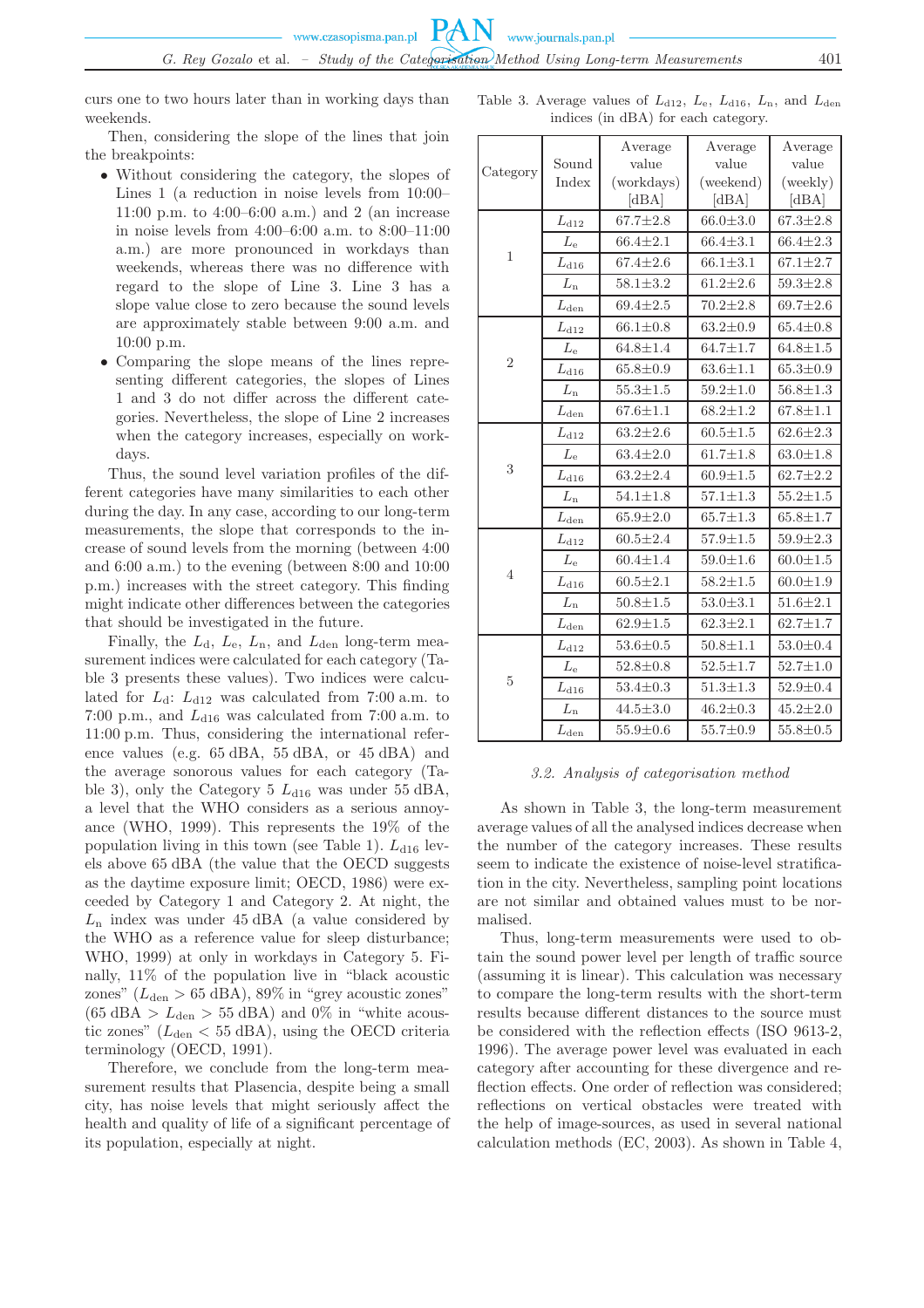|                            |                                | $L_{\rm d16w}$ [dBA]          |                              |                               | $L_{\rm nw}$ [dBA]             |                              |                                | $L_{d24w}$ [dBA]             |                              |
|----------------------------|--------------------------------|-------------------------------|------------------------------|-------------------------------|--------------------------------|------------------------------|--------------------------------|------------------------------|------------------------------|
| $\overline{\text{Categy}}$ | Average<br>value<br>(workdays) | Average<br>value<br>(weekend) | Average<br>value<br>(weekly) | Average<br>value<br>workdays) | Average<br>value<br>(weekend)  | Average<br>value<br>(weekly) | Average<br>value<br>(workdays) | Average<br>value<br>weekens) | Average<br>value<br>(weekly) |
| $\mathbf{1}$               | $81.9 \pm 0.6$                 | $80.6 \pm 1.2$                | $81.6 \pm 0.7$               | $72.6 \pm 1.2$                | $75.7 \pm 0.7$                 | $73.8 \pm 0.8$               | $80.4 \pm 0.6$                 | $79.5 \pm 1.1$               | $80.2 \pm 0.6$               |
| $\,2$                      | $80.1 \pm 0.4$                 | $77.9 \pm 0.7$                | $79.6 \pm 0.5$               | $69.6 \pm 1.3$                | $73.5 \pm 0.9$                 | $71.1 \pm 1.1$               | $78.6 \pm 0.4$                 | $76.8 \pm 0.6$               | $78.1 \pm 0.4$               |
| $\overline{3}$             | $76.5 \pm 1.5$                 | $74.2 \pm 1.5$                | $76.0 \pm 1.4$               | $67.4 \pm 0.4$                | $70.4 \pm 0.6$                 | $68.5 \pm 0.3$               | $75.1 \pm 1.4$                 | $73.2 \pm 1.3$               | $74.6 \pm 1.3$               |
| $\overline{4}$             | $73.0 \pm 0.5$                 | $70.6 \pm 1.1$                | $72.5 \pm 0.6$               | $63.2 \pm 1.3$                | $65.4 \pm 1.7$                 | $64.0 \pm 1.2$               | $71.5 \pm 0.5$                 | $69.5 \pm 1.0$               | $71.0 \pm 0.6$               |
| $5\,$                      | $66.2 \pm 0.4$                 | $64.1 \pm 1.5$                | $65.7 \pm 0.6$               | $57.3 \pm 3.0$                | $59.0 \pm 0.2$                 | $58.0 \pm 2.0$               | $64.7 \pm 0.5$                 | $62.9 \pm 1.3$               | $64.3 \pm 0.6$               |
|                            | $L_{d12w}$ [dBA]               |                               |                              | $L_{ew}$ [dBA]                |                                |                              |                                |                              |                              |
| Category                   | Average<br>value<br>workdays)  | Average<br>value<br>Weekends) | Average<br>value<br>(weekly) | Average<br>value<br>workdays) | Average<br>value<br>(Weekends) | Average<br>value<br>(weekly) |                                |                              |                              |
| $\mathbf{1}$               | $82.2 \pm 0.7$                 | $80.5 \pm 1.2$                | $81.8 \pm 0.8$               | $80.8 \pm 0.4$                | $80.9 \pm 1.3$                 | $80.9 \pm 0.4$               |                                |                              |                              |
| $\sqrt{2}$                 | $80.4 \pm 0.4$                 | $77.4 \pm 0.6$                | $79.7 \pm 0.3$               | $79.1 \pm 1.0$                | $79.0 \pm 1.3$                 | $79.1 \pm 1.0$               |                                |                              |                              |
| $\overline{3}$             | $76.5 \pm 1.7$                 | $73.8 \pm 1.3$                | $75.9 \pm 1.6$               | $76.6 \pm 1.0$                | $75.0 \pm 2.2$                 | $76.3 \pm 1.0$               |                                |                              |                              |
| $\overline{4}$             | $73.0 \pm 0.2$                 | $70.3 \pm 1.0$                | $72.4 \pm 0.2$               | $72.9 \pm 1.8$                | $71.5 \pm 1.3$                 | $72.5 \pm 1.7$               |                                |                              |                              |
| $5\,$                      | $66.3 \pm 0.6$                 | $63.6 \pm 1.3$                | $65.7 \pm 0.6$               | $65.5 \pm 0.9$                | $65.2 \pm 1.9$                 | $65.5 \pm 1.2$               |                                |                              |                              |

Table 4. Sound power levels  $(L_{\rm w}, \text{ in dBA})$  of the linear traffic source for each category.

the sound power levels decrease when the category number increases, and there is practically no overlap. Table 4 clearly shows the existence of noise stratification in all of the time periods considered across the city. In addition, these results indicate that the categorisation method suitably characterises the noise stratification in the city. Nevertheless, the long-term measurements cannot statistically demonstrate that the categorisation method suitably discriminates this stratification due to the small number of sampling points (a maximum of four points per category). Thus, the existence of the mentioned stratification will be analysed using the results of the short-term measurements and checking the coherence among short-term and long-term results.

Short-term measurements allowed us to obtain a dataset large enough to statistically examine the possible differences between the measured sound levels. In previous studies, approximately 10 sampling points per category were sufficient to analyse the differences between five categories (Barrigón Morillas *et al*., 2002; 2005a; 2011). Thus, as previously mentioned, 9–10 points were selected in Plasencia per category (see Table 1) to characterise the noise of the city that was not examined with the long-term measurements.

Table 5 shows the average  $L_{eq}$  values obtained for each category for short-term measurements and average sound power levels calculated both from short-term and long-term measurements (the latter being previously shown in Table 4).  $L_{eq}$  values were obtained as the arithmetic mean of the sound level values of the points of each category. Sound power per unit length values for short-term measurements were obtained as the arithmetic mean of the power values of the different points which were obtained from the measured sound pressure levels with the same calculation procedure used for long-term measurements.

Table 5.  $L_{d12h}$  and sound power levels obtained for shortterm measurements. The  $L_{d12w}$  obtained for workdays is also shown.

| Category       | $L_{d12}$ [dBA]<br>Workdays<br>Short-term<br>measurements | $L_{d12w}$ [dBA]<br>Workdays<br>Short-term<br>measurements | $L_{d12w}$ [dBA]<br>Workdays<br>Long-term<br>measurements |
|----------------|-----------------------------------------------------------|------------------------------------------------------------|-----------------------------------------------------------|
| 1              | $71.5 \pm 0.8$                                            | $81.6 \pm 0.8$                                             | $82.2 \pm 0.7$                                            |
| $\overline{2}$ | $69.5 \pm 0.8$                                            | $79.9 \pm 0.7$                                             | $80.4 \pm 0.4$                                            |
| 3              | $67.1 \pm 1.5$                                            | $77.0 \pm 1.2$                                             | $76.5 \pm 1.7$                                            |
| 4              | $64.7 \pm 1.3$                                            | $73.3 \pm 2.5$                                             | $73.0 \pm 0.2$                                            |
| 5              | $59.7 \pm 3.2$                                            | $68.1 \pm 3.3$                                             | $66.3 \pm 0.6$                                            |

As can be seen in Table 5, sound power values are similar between short-term measurements and longterm measurements. These results indicate that, when averaging by category, short-term sound levels provide a sufficient approximation of the weekly sound levels in daytime period.

We performed a statistical analysis of the sound power values obtained from the street to examine the differences in sound power levels among the five categories. We sought to determine whether these differences were significant at a 95% confidence interval.

We proposed the following hypotheses for the analysis below:

•  $H_0$  = There were no significant differences among the sound power level means of the different categories.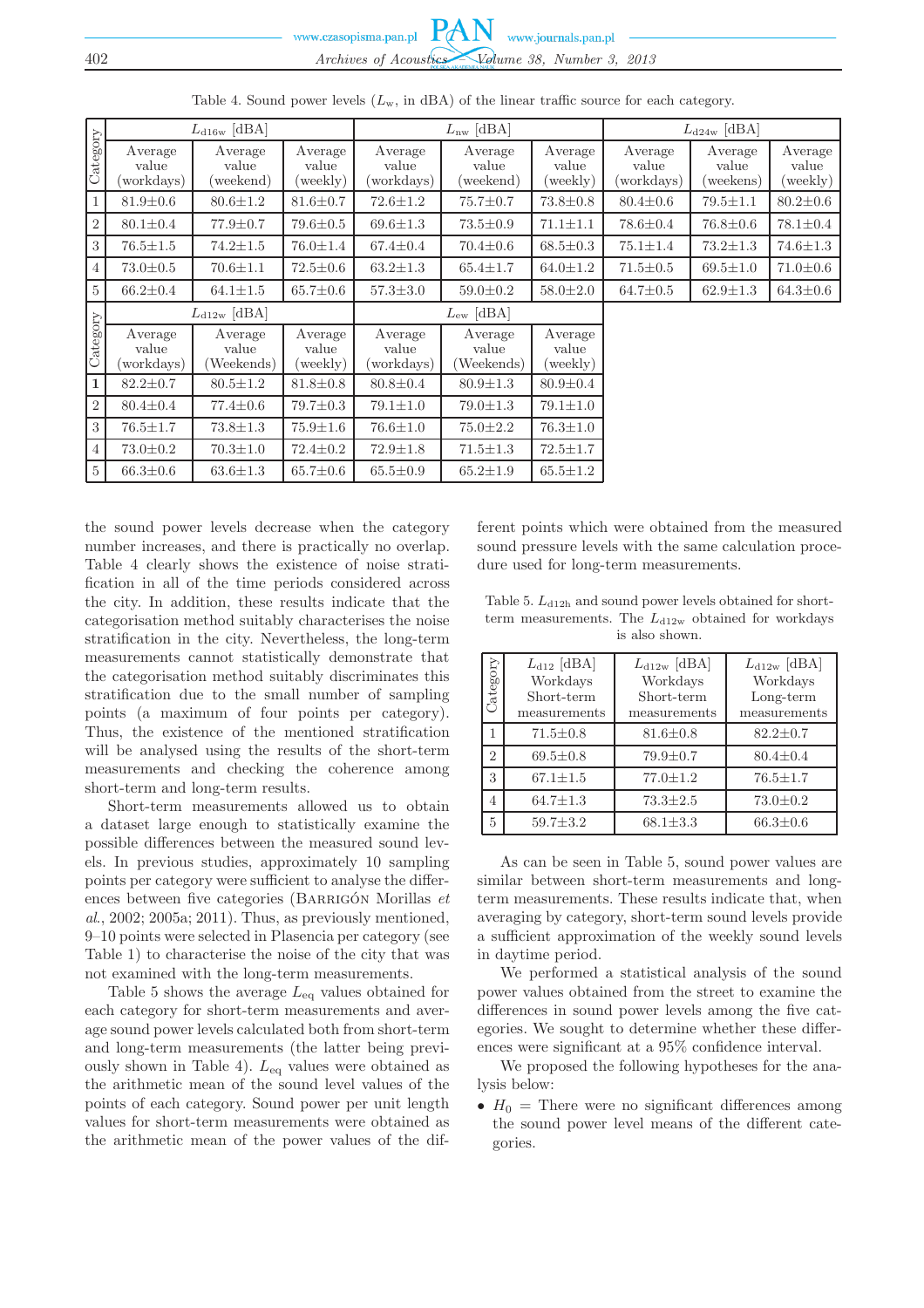•  $H_1$  = There were significant differences among the sound power level means of the different categories.

Before conducting the appropriate statistical test to address the hypotheses, we analysed the normality of the data using the Shapiro-Wilk test (Shapiro, 1965). We obtained a p-value of 0.0072, indicating that these data significantly differed from a normal distribution. This lack of normality, together with the small number of data in each category, suggests the use of nonparametric tests because the results are less disputable.

Thus, we first analysed the different categories using the Kruskal-Wallis test (Kruskal, Wallis, 1952). We obtained a p-value of  $1.037 \cdot 10^{-8}$  which indicates a significant difference among the categories. Then, we used the Mann-Whitney  $U$  test with a Bonferroni correction to perform multiple comparisons between different category pairs (MANN, WHITNEY, 1947; MARtin, Altman, 1995). The results of this test are shown in Table 6.

As shown in Table 6, there were differences between all category pairs at a significance level less than or equal to 0.05. Thus, the categorisation method is a suitable method of studying the noise stratification in small cities.

As a second proof of this suitability, we used the ROC analysis (HAND, TILL, 2001; FAWCETT, 2006) to demonstrate the predictive capacity of this method. ROC has been previously and successfully used to support similar aims (CARMONA del Río *et al.*, 2011). Table 7 shows the results of this analysis. As can be seen, the marks of the strata were close to the means of all categories. This proximity is indicative of the internal coherence of the category method.

ROC analysis sensitivity is a measure of the capacity to include the previously assigned streets in the stratum. The results presented in Table 7 are encouraging: the sensitivity was 100% in Stratum 1, and 70% or greater in the other strata. Consequently, the overall sensitivity of the method was over 85%: of a group of five streets, four presented sound values that corresponded to the stratum to which they were assigned in the initial categorisation (prior to measurement).

The nonspecificity measures the proportion of streets that were not initially assigned to a certain stratum but for which the ROC analysis indicates that they belong to that stratum. As shown in Table 7, only Strata 4 and 5 revealed a nonspecificity greater than 5%. These values were less than 3% for the rest of the strata. The overall nonspecificity was 14.6% which is consistent with the overall sensitivity. This result means that, on average, the ROC analysis assigned less than one of the five streets to a stratum that was different from the one to which the categorisation method had assigned it.

Finally, the predictive values of the different strata represent the proportion of the streets that the ROC analysis assigned to the stratum that matched the categories to which they were initially assigned, relative

Table 6. Mann-Whitney U test results with a Bonferroni correction: (\*\*\*)  $p < 0.001$ , (\*\*)  $p < 0.01$ , and (\*)  $p < 0.05$ .

|          |                | Category                  |                           |                           |              |  |  |  |  |  |
|----------|----------------|---------------------------|---------------------------|---------------------------|--------------|--|--|--|--|--|
|          |                |                           |                           | ۰J                        |              |  |  |  |  |  |
|          | $\overline{2}$ | $0.00288$ <sup>**</sup> ) |                           |                           |              |  |  |  |  |  |
| Category | 3              | $0.00022$ (***)           | $0.00152$ <sup>**</sup> ) |                           |              |  |  |  |  |  |
|          | 4              | $0.00022$ (***)           | $0.00022$ (***)           | $0.00325$ <sup>**</sup> ) |              |  |  |  |  |  |
|          | 5              | $0.00022$ (***)           | $0.00022$ (***)           | $0.00011$ (***)           | $0.01505(*)$ |  |  |  |  |  |

|  |  |  | Table 7. ROC analysis results. |  |
|--|--|--|--------------------------------|--|
|--|--|--|--------------------------------|--|

| Stratum                      | 1    |      | $\overline{2}$ |      | 3    |      | 4              |      | $\overline{5}$ | all  |
|------------------------------|------|------|----------------|------|------|------|----------------|------|----------------|------|
| Mark                         | 81.5 |      | 79.4           |      | 77.1 |      | 73.9           |      | 66.9           |      |
| Upper limit                  | 82.5 |      | 80.4           |      | 78.3 |      | 75.8           |      | 72.0           |      |
| Lower limit                  | 80.4 |      | 78.3           |      | 75.8 |      | 72.0           |      | 61.8           |      |
| Amplitude                    | 2.1  |      | 2.1            |      | 2.6  |      | 3.8            |      | 10.2           |      |
| <b>AUC</b>                   |      | 0.96 |                | 0.96 |      | 0.94 |                | 0.90 |                |      |
| Sensitivity $(n^{\circ})$    | 9    |      | 8              |      | 8    |      | 7              |      | 9              | 41   |
| Sensitivity $(\%)$           | 100  |      | 88.9           |      | 80.0 |      | 70.0           |      | 90.0           | 85.4 |
| Nonspecificity $(n^{\circ})$ | 1    |      | 1              |      | 1    |      | $\overline{2}$ |      | $\overline{2}$ | 7    |
| Nonspecificity $(\%)$        | 2.6  |      | 2.6            |      | 2.6  |      | 5.3            |      | 5.3            | 14.6 |
| Predictive value $(\%)$      | 90.0 |      | 88.9           |      | 88.9 |      | 77.8           |      | 81.8           | 85.4 |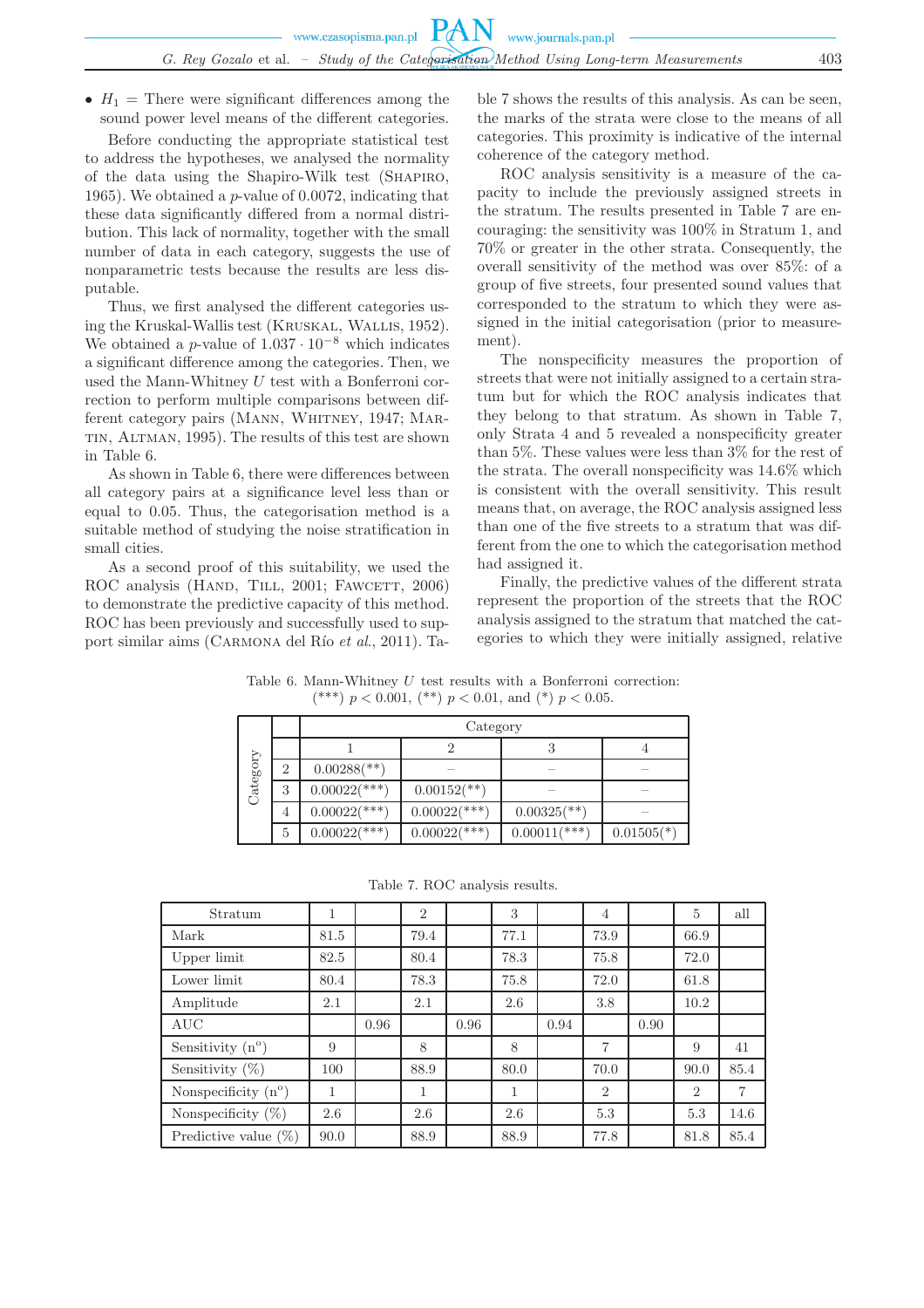to the total number of streets that the ROC analysis determined for the stratum. Table 7 shows that, except for Stratum 4, the predictive values were greater than 80%. The overall predictive value was 85%.

# 4. Conclusions

The primary conclusions of the present study are as follows:

- Considering that linear noise sources are similar for short and long-term measurements, the sound power levels in the daytime indicate that short-term measurements are sufficient when an adequate number of long-term measurements cannot be conducted.
- Significant short-term measurement differences were found among the different categories with regard to sound levels in the streets. This finding demonstrates the effectiveness of the categorisation method.
- We found a clear differentiation among the different categories with regard to the indices calculated from the long-term measurements.

From these conclusions, we surmise that the categorisation method can be expected to sufficiently estimate the long-term indicators recommended in the European Directive. Nevertheless, more studies are necessary to confirm this conclusion.

- We found that sound level variation behaves similarly throughout the day across the different categories. This finding implies that the city's sound is homogeneous across locations.
- The ROC analysis that examined the predictive capacity of the categorisation method in Plasencia found overall sensitivities and predictive values higher than 85% with regard to the categorisation method.

### Acknowledgments

The University of Extremadura (Acción III. Plan Iniciación a la Investigación, Desarrollo Tecnológico e Innovación 2011), the European Social Fund, the European Regional Development Fund (ERDF), and Junta de Extremadura (Projects PRI06A271, PD10166, and GR10175), Consejería de Economía, Comercio e Innovación supported this work.

## References

1. Barrigón Morillas J.M., Gómez Escobar V., MÉNDEZ SIERRA J.A., VÍLCHEZ-GÓMEZ R., TRUJILLO Carmona J. (2002), *An environmental noise study in the city of C´aceres, Spain*, Appl. Acoust., **63**, 1061– 1070.

- 2. Barrigón Morillas J.M., Gómez Escobar V., MÉNDEZ SIERRA J.A., VÍLCHEZ-GÓMEZ R., VAQuero J.M., Trujillo Carmona J. (2005a), *A categorization method applied to the study of urban road traffic noise*, J. Acoust. Soc. Am., **117**, 2844–2852.
- 3. Barrigón Morillas J.M., Gómez Escobar V., VAQUERO J.M, MÉNDEZ SIERRA J.A., VÍLCHEZ-GÓmez R. (2005b), *Measurements of noise pollution in Badajoz City, Spain*, Acta Acustica united with Acustica, **91**, 797–801.
- 4. Barrigón J.M., Gómez Escobar V., Rey Gozalo G., V´ılchez-Gómez R. (2010), *Possible relation of noise levels in streets to the population of the municipalities in which they are located*, J. Acoust. Soc. Am., **128**, EL86–EL92.
- 5. Barrigón Morillas J.M., Gómez Escobar V., MÉNDEZ SIERRA J.A., VÍLCHEZ-GÓMEZ R., CARmona del Río J., Trujillo Carmona J. (2011), *Comparison of two procedures for the evaluation of urban noise*, Appl. Acoust., **71**, 760–771.
- 6. CARMONA DEL RÍO F.J., GÓMEZ ESCOBAR V., TRU-JILLO CARMONA J., VÍLCHEZ-GÓMEZ R., MÉNDEZ Sierra J.A., Rey Gozalo G., Barrigón Morillas J.M. (2011), *Application of a street categorization method to the study of urban noise: the Valladolid (Spain) study*, Environmental Engineering Science, **28**, 811–817.
- 7. CETUR, Centre d'Etudes des Transports Urbains (1980), *Guide du Bruit des Transports Terrestres. Pr´evision des niveaux sonores*, CETUR, France.
- 8. EC (European Commision) (2003), *Adaptation and revision of the interim noise computation methods for the purpose of strategic noise mapping*, European Commision DG Environment, reference: B4- 3040/2001/329750/MAR/C1.
- 9. EU (European Union) (2002), *Directive 2002/49/EC relating to the Assessment and Management of Environmental Noise*, Official Journal of the European Communities, No. L 189.
- 10. FAWCETT T. (2006), *An introduction to ROC analysis*, Pattern Recognition Letters, **27**, 861–874.
- 11. Hand D.J., Till R.J. (2001), *A simple generalisation of the area under the ROC curve for multiple class classification problems*, Machine Learning, **45**, 171–186.
- 12. INE, Instituto Nacional de Estadística (2010), *Padrón municipal: cifras oficiales de población*, INE, Madrid.
- 13. ISO 1996-2: 2007 (2007), *Description, measurement and assessment of environmental noise. Part 2: Determination of environmental noise levels*, International Organization for Standardization, Switzerland.
- 14. ISO 9613-2: 1996 (1996), *Acoustic-attenuation of sound during propagation outdoors. Part 2: General method of calculation*, International Organization for Standardization, Switzerland.